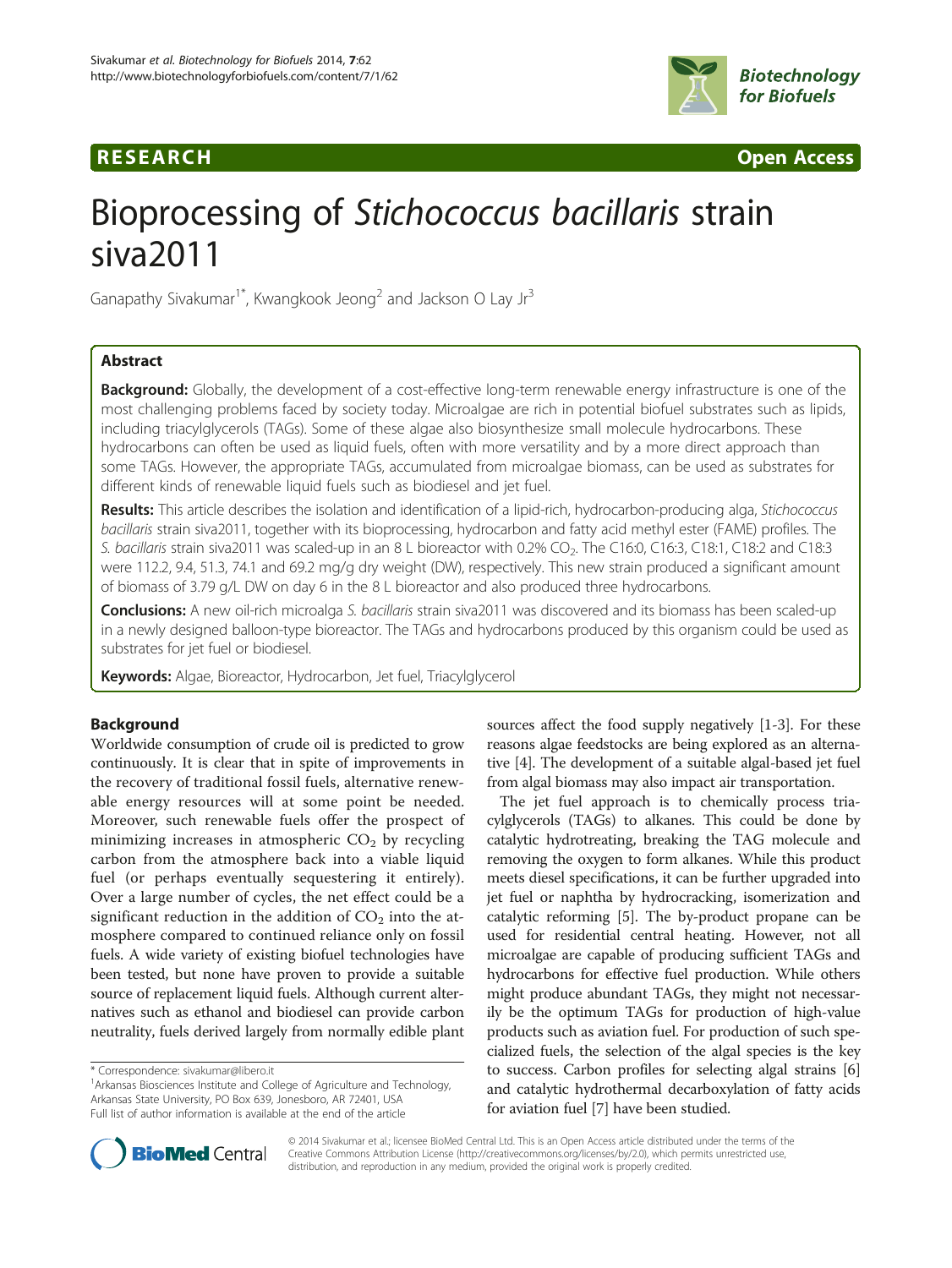Recently, Stichococcus bacillaris Naegeli was proposed as a potential and dedicated candidate for use in fuel production [\[8\]](#page-7-0). S. bacillaris is a green soil microalga which includes over 14 species [\[9](#page-7-0)]. Cells are approximately 2 to 3 μm in diameter. The state of filamentous or unicellular structures depends on salinity [[10](#page-7-0)]. This species can grow both in freshwater and seawater with different growth kinetics [[11](#page-7-0)], while tolerating high salinities [[12](#page-7-0)]. In addition, this alga has adapted to low temperatures and is found in ice-free areas of Antarctica [[13](#page-7-0)]. Moreover, it also contains high NADPH-GDH activity [\[14\]](#page-7-0), low  $CO<sub>2</sub>$  resistance [[15](#page-7-0)] and has unique microtubule organization in prophase [[16](#page-7-0)]. The NADPH-GDH plays an important role in photosynthetic microalgae, which is associated with photoregulation and the incorporation of ammonia into amino acids. The changes in NADPH-GDH were shown in different culture conditions such as photoautotrophic, heterotrophic and mixotrophic [\[17\]](#page-7-0). Compared to ammonium, nitrate-grown S. bacillaris had higher activity of NADPH-GDH [\[18](#page-7-0)]. S. bacillaris is fairly abundant globally, can remove heavy metals from hazardous environments [\[19\]](#page-7-0) and is also capable of biotransforming phenols [[20](#page-7-0)]. These characteristics suggest that S. bacillaris could minimize water contamination or improve water quality.

In addition, this organism has a short life cycle and is tolerant to different ranges of pH. Most importantly, over 30% of its dry mass can be produced as oil that can be readily converted to biodiesel [\[21](#page-7-0)]. Moreover, this alga produced a high percentage of C16 to C18 carbon fatty acids. Therefore, the goal was to isolate Stichococcus species for the study of aviation fuel. Other proposed algal strains either produced triterpene hydrocarbons that are difficult to convert cost-effectively to usable fuels or grew too slowly to be useful [[22,23\]](#page-7-0). Some other TAGs are produced from algae but they typically yield a low biomass [[24\]](#page-7-0). Thus, the aim of this research has been: 1) to isolate new *Stichococcus* algal species producing significant quantities of lipids and hydrocarbons, especially those suitable for production of aviation fuel; and 2) to evaluate the scale-up potential of this alga in a new design balloon-type bioreactor.

# Results and discussions

# Stichococcus bacillaris strain siva2011 identification

A new axenic microalga S. bacillaris strain siva2011 was isolated from an in vitro plant. Microscopic examination demonstrated green rod-shaped cells 5 to 10 μm in length and 2 to 3 μm in diameter. The cells are often presented in chains. The 18S sequence data confirmed that this new alga is a strain of genus Stichococcus with the greatest similarity to *S. bacillaris*. However, there is a large difference between this and existing strains at nucleotides 610 to 980 of the 18S rDNA (see Additional file [1](#page-6-0)). The 23S sequence did not match with existing S.

bacillaris sequences, providing further confirmation that this is a new species. Due to taxonomic problems of the Stichococcus species and intraspecific biodiversity [\[25](#page-7-0)], this new alga was named 'Stichococcus bacillaris strain siva2011'. The two partial sequences were deposited into the National Center for Biotechnology Information (NCBI) [GenBank:JN168788 and JN168789]. A neighbor-joining tree was created using a Clustal X2.0.12 set to exclude positions with gaps and correct for multiple substitutions. Based on the 18S rDNA sequences, 1,000 bootstrap trials were used to show the relationship of the S. bacillaris and the strain siva2011 (Figure 1). Previously, a similar phylogenetic tree was reported for S. bacillaris strains NJ-10 and NJ-17 [\[13\]](#page-7-0).

# Bioreactor culture of S. bacillaris strain siva2011

To further explore the potential for enhanced fuel application, production of the S. bacillaris strain siva2011 was cultured using a low-cost indoor balloon-type bioreactor (Figure [2\)](#page-2-0). This alga required both light and sugar substrates for optimum growth. The higher biomass accumulation was noticed in 1% fructose supplemented medium when compared to other sugars. It is also important to know that in a 6-day culture, a comparison of

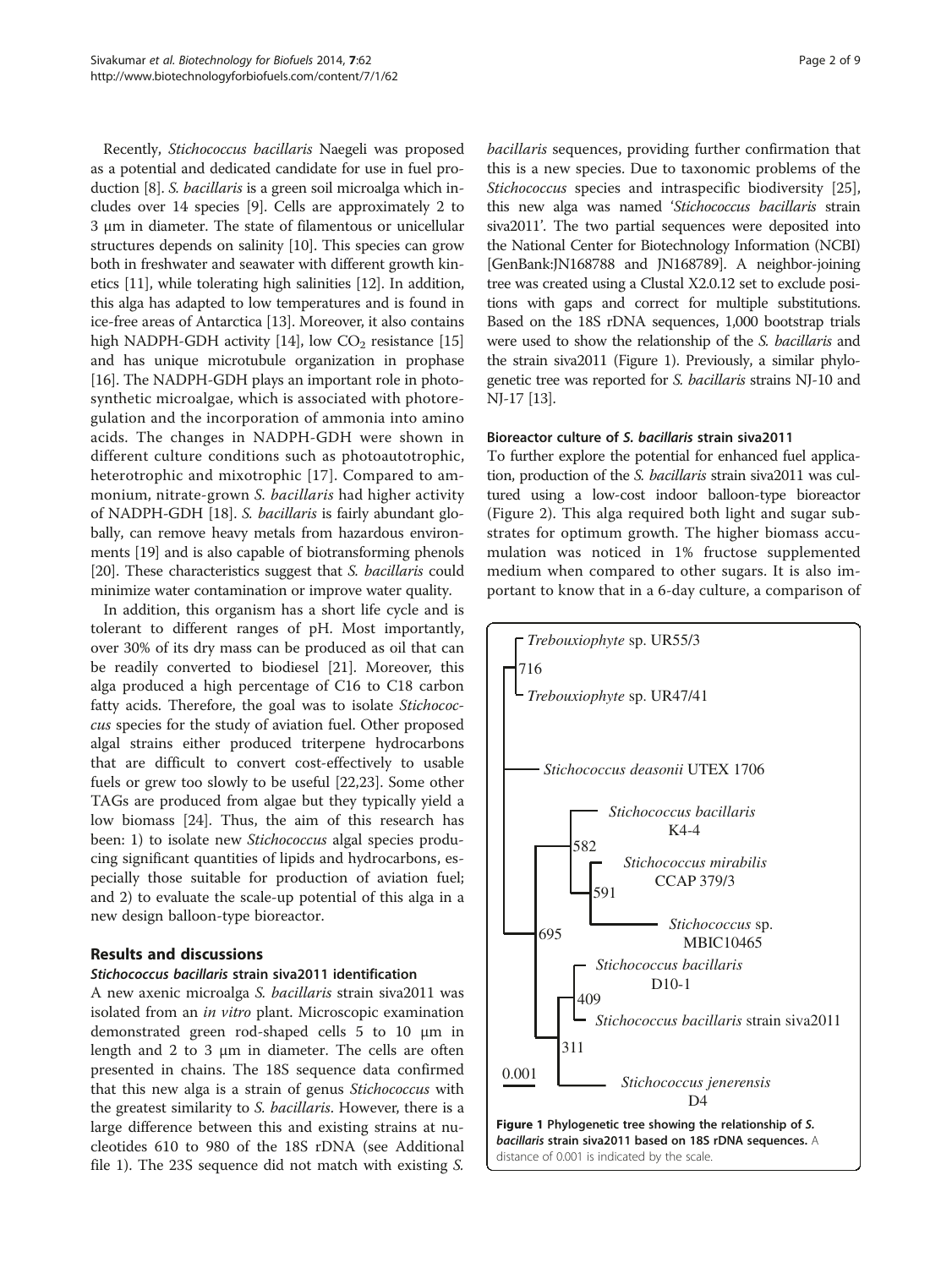<span id="page-2-0"></span>

strain siva2011 (working volume 8 L).

the sugar concentrations and the total inorganic carbon in the media showed no significant difference (data not shown). Light limitation is one of the critical factors in algal biomass scale-up in the photobioreactor. This strain grows well under a low light intensity (15 to 30  $\mu$ E m<sup>-2</sup> s<sup>-1</sup> for 10 hours) and requires room temperature. The newly designed reactor has a larger headspace, which efficiently captures light and also has good media circulation to enhance photosynthesis. In other words, this unique bioreactor configuration could minimize the factors limiting the overall rate of photosynthesis in a high density culture.

After autoclaving the media, the pH dropped from 6.0 to 4.2 because of fructose degradation. The sugar degradation could be minimized by sterilizing filtration; however, this procedure increases the percentage of culture contamination. Figure 3A,B illustrates the kinetics of S. bacillaris strain siva2011 grown for 6 days in 4 L and 8 L airlift balloon bioreactors with 0.05, 0.1, 0.2 or 0.5%  $CO<sub>2</sub>$ , respectively. Of the four concentrations of  $CO<sub>2</sub>$  tested, 0.2% yielded the highest biomass. The exponential growth phase was noticed on day 4 and stationary phase on day 6. Although the culture medium nutrients did not deplete in 6 days, the pH dropped to highly acidic levels (Figure [4A](#page-3-0),B). The dropping pH could be caused by the degradation of fructose or  $CO<sub>2</sub>$ effects or  $HNO<sub>3</sub>$  accumulation in the culture medium. For instance, in the aqueous phase, nitrogen oxide from the media could react with oxygen to form nitrogen dioxide, which could then react with the hydroxyl radical to form nitric acid. In order to bring the pH back to an optimum level of 4.5 to 5.0 in fructose supplemented medium, every 6 days the culture was subcultured and old media was removed by centrifugation. Alternatively, adding sodium hydroxide to the culture could perhaps have maintained the pH; further studies are needed for verification. This alga did not grow well in algal Bold's Basal Medium (BBM) (data not shown).

On day 6 with  $0.2\%$  CO<sub>2</sub>, a maximum biomass of 3.79 g/L dry weight (DW) was achieved in 8 L and 3.45 g/ L DW in 4 L, respectively. Since the new strain requires a very low  $0.2\%$  of  $CO<sub>2</sub>$ , the input cost on large-scale could be minimized. When compared to  $0.5\%$  CO<sub>2</sub>, algal cells grown in a 4 L bioreactor were higher in biomass, with 0.55, 0.986 and 1.45 g/L DW in the 0.05, 0.1 and 0.2%  $CO<sub>2</sub>$ , respectively. Similarly, in the 8 L bioreactor, biomass accumulation was 0.793, 1.107 and 1.79 g/L DW after

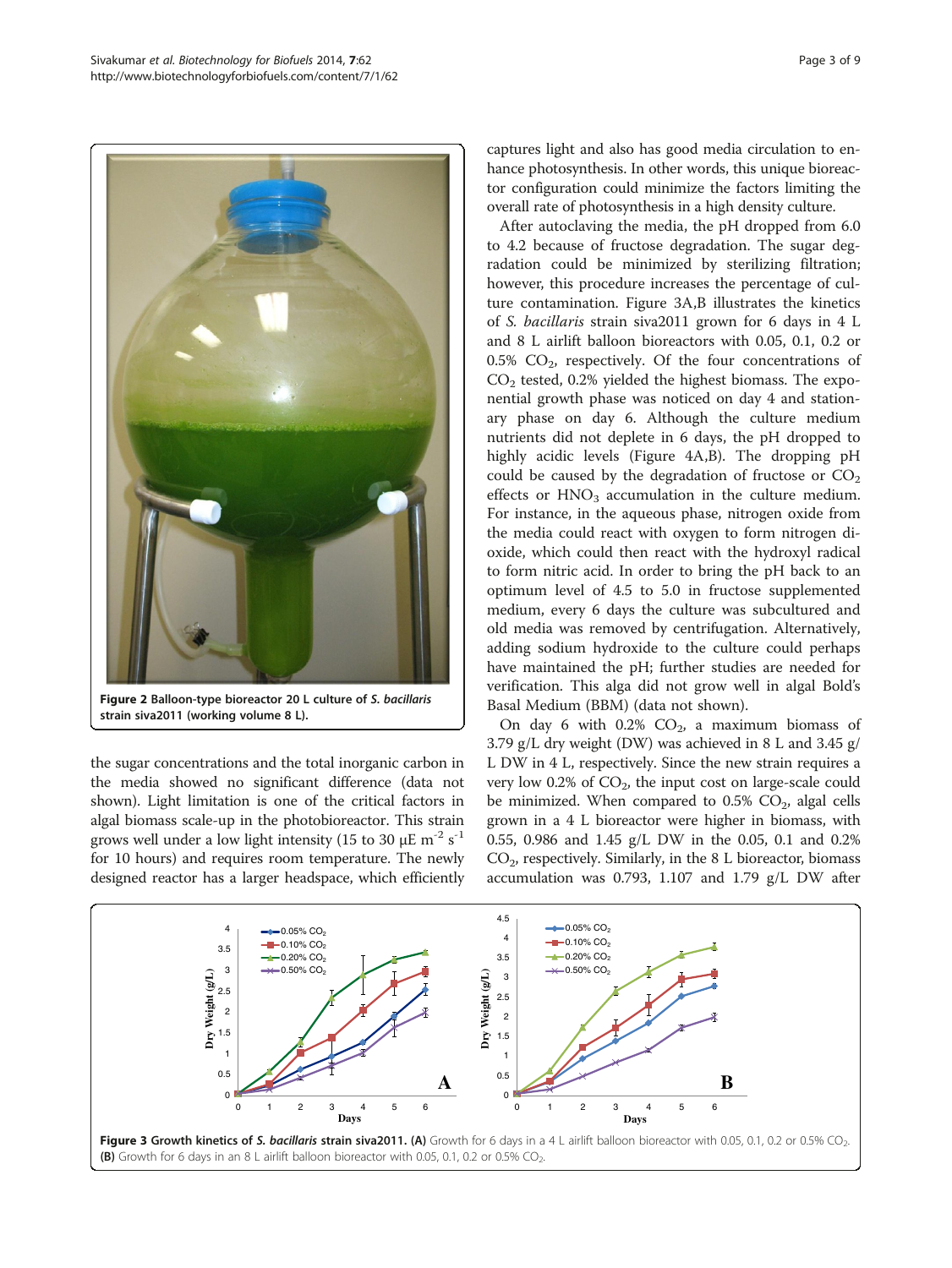<span id="page-3-0"></span>

6 days of culture. Both growth and pH kinetic trends were similar in 4 L and 8 L bioreactors. The data supports the notion that this strain does not require light intensity over 15 to 30 μE m<sup>-2</sup> s<sup>-1</sup>; therefore, achieving high density biomass may not be a problem. However, the optimization of air flow is needed for better media circulation and growth. The media circulation is critical for efficient photosynthesis. The oil-rich alga Ettlia oleoabundans accumulates 2.28 g/L dry biomass in BBM in approximately 22 to 27 days [\[24\]](#page-7-0), while S. bacillaris strain siva2011 accumulates approximately 1.5 g/L higher biomass within 6 days in modified Murashige and Skoog (MS) medium.

For scale-up studies, modeling is necessary because it provides detailed estimates regarding prediction and validation. For instance, DW of S. bacillaris strain siva2011 has been regarded as an indicator for productivity in the bioprocess. Prediction of DW is needed and helpful for scale-up of S. bacillaris strain siva2011 biomass in large-scale reactors. Quinn et al. [\[26](#page-7-0)] modeled microalgae growth and lipid accumulation in an outdoor photobioreactor by using MATLAB for biofuel applications. This model qualitatively captures the growth trends with variations in time. Figure 5 shows the prediction of normalized DW for 0.2%  $CO<sub>2</sub>$  in 4 L and 8 L bioreactors compared with experimental/measured data obtained from each test. An overall trend of predicted DW for 8 L was similar to the 4 L data. The  $\mathbb{R}^2$  value has been estimated in the 8 L as 85.8%, while the 4 L exhibits

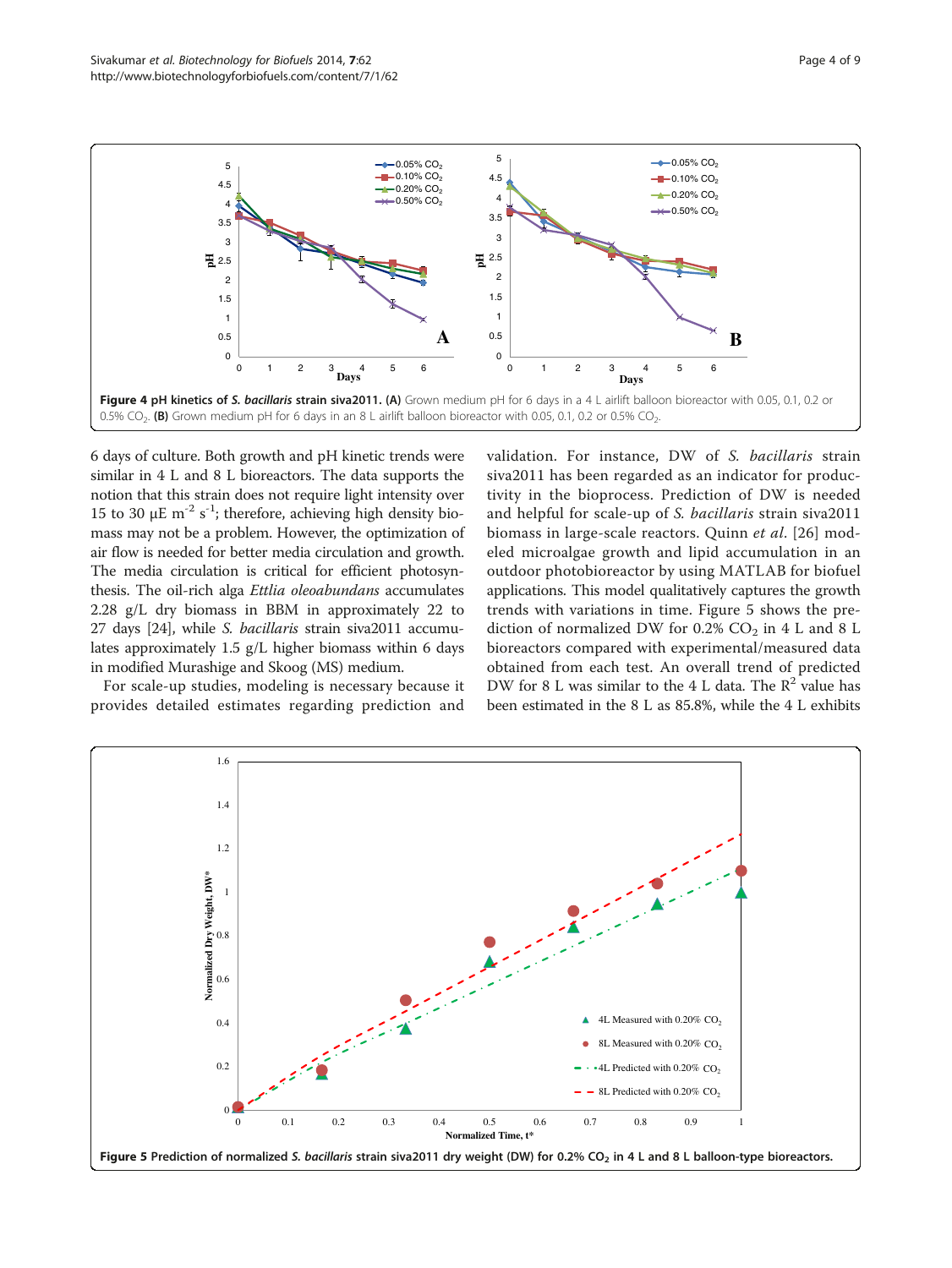87.4%. Both tests give an error under 15%. This suggests that the selected variables are not adequate for accurate validation and mapping within an acceptable error. Application of polynomial equations with more variables in the modeling or another mathematical approach might be warranted for future optimization if better accuracy is needed.

# Hydrocarbons and FAMEs

Figure 6 shows the gas chromatography–mass spectrometry (GC-MS) total ion chromatogram of the hydrocarbon fraction harvested from S. bacillaris strain siva2011 biomass. This chromatogram shows that this strain biosynthesizes three free hydrocarbons, namely n-nonadecane  $(C_{19}H_{40})$ , nonacosane  $(C_{29}H_{60})$  and heptadecane  $(C_{17}H_{36})$ . These alkanes are also found in traditional and non-traditional liquid fuels. The S. bacillaris strain siva2011 contained 1.36% of total hydrocarbons: the  $C_{19}H_{40}$ ,  $C_{29}H_{60}$  and  $C_{17}H_{36}$  were 6.3, 4.1 and 3.2 mg/g DW, respectively, with  $0.2\%$  CO<sub>2</sub>. In addition, it was unchanged in both the 4 L and 8 L bioreactor studies. Some of these hydrocarbons were previously reported in other algal species [\[27,28](#page-7-0)]. In cyanobacteria, a two-step alkane biosynthetic pathway was reported: 1) acyl-acyl carrier protein (ACP) reductase converted ACP into aldehyde by reduction; and 2) an aldehyde-deformylating oxygenase converted aldehyde into alkane or alkene by oxidation [[29,30](#page-7-0)]. The overexpressed ACP reductase and aldehydedeformylating oxygenase cyanobacteria LX56 strain biomass accumulated 1.1% DW of alkane in a column photobioreactor [[30\]](#page-7-0). In general, alkane accumulation was toxic to algal cells, therefore, production was lowered. However, the longer chain (over C12) of alkane accumulation was insignificant with respect to toxicity in Saccharomyces cerevisiae cells, while C8 to C11 alkanes were cytotoxic [\[31\]](#page-7-0). Although the S. bacillaris strain siva2011

biosynthesize longer chain hydrocarbons, the alkane level is lower than in the TAGs. Since the S. bacillaris strain siva2011 is a new species, a reference genome is necessary for transcriptome analysis, and subsequent metabolic engineering is unavailable.

The S. bacillaris strain siva2011 biomass contains two free fatty acids (FFAs) (palmitic acid (C16:0), linolenic acid (C18:3)) and phytol (Figure 6). Figure [7](#page-5-0) illustrates the fatty acid methyl ester (FAME) profile and total lipid (35.82%) content of S. bacillaris strain siva2011 biomass from the 8 L bioreactor culture with  $0.2\%$  CO<sub>2</sub>. This data shows that this strain contains 31.62% of total FAMEs, 2.3% of FFAs and 1.9% of unidentified fatty acids, which is higher compared to the 4 L bioreactor. In addition, 1.2% of phytol was also found. The S. bacillaris strain 158/11 biomass contained 32% of total lipid and 1% of phytol [\[21](#page-7-0)]. The results show that this strain contains a high degree of unsaturated fatty acids. The main unsaturated FAMEs detected are methyl hexadecatrienoate (C16:3), methyl oleate (C18:1), methyl linoleate (C18:2) and methyl linolenate (C18:3). The predominant saturated FAME is methyl palmitate (C16:0). This profile is consistent with the other S. bacillaris strains, NJ-10 and NJ-17 [\[13](#page-7-0)]. When S. bacillaris strain siva2011 was scaled-up in the 8 L bioreactor with  $0.2\%$  CO<sub>2</sub>, the C16:0, C16:3, C18:1, C18:2 and C18:3 were 112.2, 9.4, 51.3, 74.1 and 69.2 mg/g DW, respectively; in the 4 L bioreactor the FAMEs were 102, 8.1, 49.4, 71.7 and 65.3 mg/g, respectively, which is higher compared to the  $0.5\%$  CO<sub>2</sub>. It suggests not only that S. *bacillaris* strain siva2011 biomass was scaled-up, but also that the TAG production metabolism appeared to be scaled-up as well. However, the FAME profiles were unchanged. Previously this reactor was used for plant root culture and was successful at commercialscale (10,000 L) cultivation of small molecules [\[32,33\]](#page-7-0). It was also demonstrated that the resveratrol metabolic

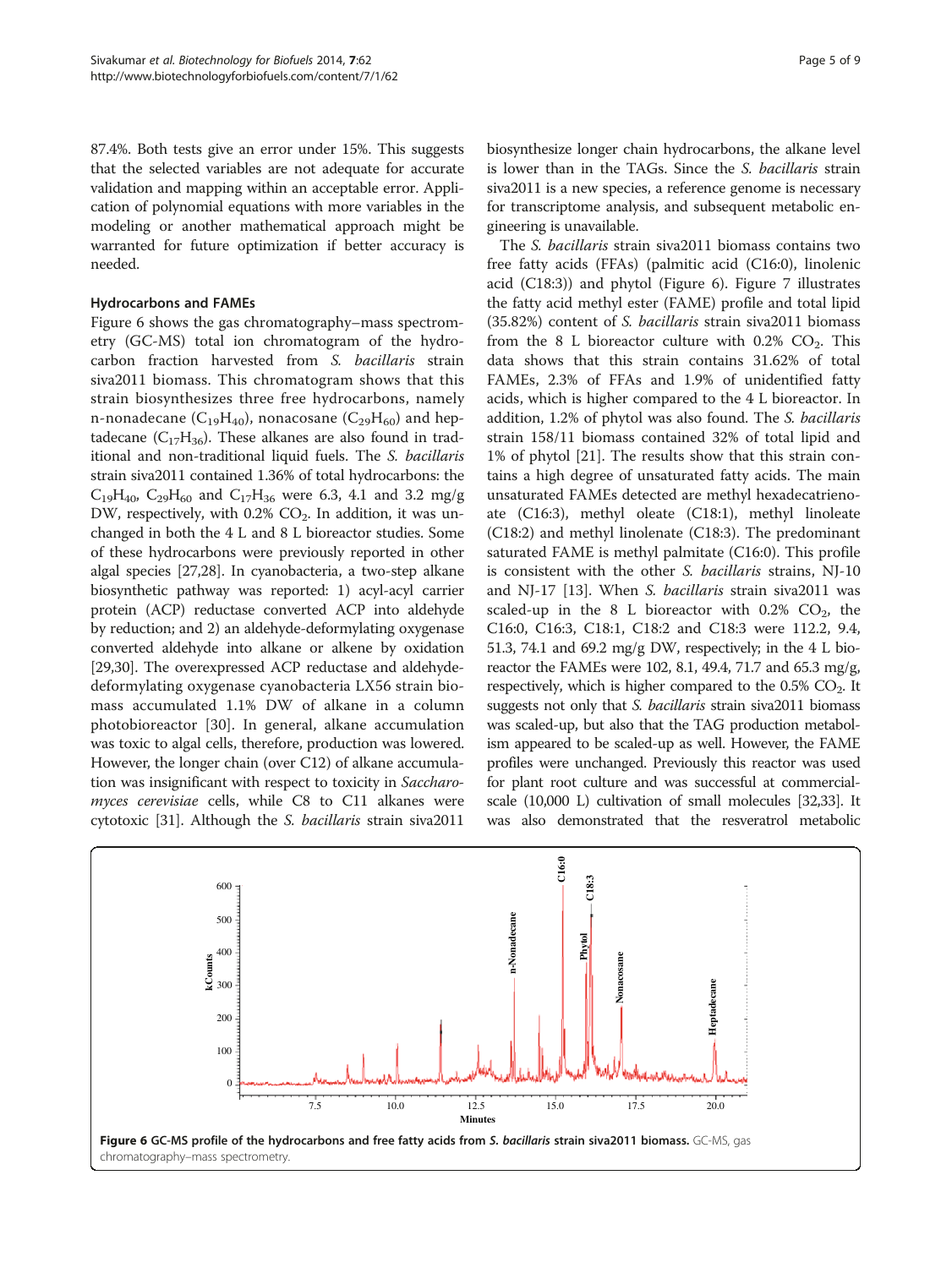<span id="page-5-0"></span>

pathway gene, chalcone synthase, was highly expressed in this type of reactor. Moreover, this reactor design has not only non-agitation hydrodynamics but also enhanced geometry, flow dynamics and kinematics [\[33,](#page-7-0)[34](#page-8-0)]. Thus, this configuration could enhance light capturing by mixing the algal cells evenly, which facilitates photosynthesis and biomass accumulation as well as possibly up-regulating fatty acid pathway genes. Olivieri et al. [\[21\]](#page-7-0) showed that the S. bacillaris 158/11 contains C16:0 6.5%, C18:3 5.2%, C18:2 4.6% and C18:1 13.8%. This suggests that the Stichococcus species has unique fatty acid profiles which could be used for high-quality liquid fuel production. However, the actual large-scale feasibility test for algal biomass scale-up is needed for aviation fuel production.

# Conclusions

Long-term energy demands will eventually greatly outweigh the world supply of fossil fuels, and their use increases greenhouse gases. Therefore, alternative sources and methods of producing fuels must be found. Although algae can capture greenhouse gas emissions while producing oxygen, the need for high biomass and oil accumulation are challenging for algal-based bioenergy production. S. bacillaris strain siva2011 is rich in lipids, presumably TAGs, with a suitable carbon range for aviation or other liquid fuels. Indeed, scaling studies showed that at 0.2%  $CO<sub>2</sub>$  supplementation S. bacillaris strain siva 2011 had better growth and increased FAMEs in the 8 L bioreactor than 4 L. It is likely that the 20 L bioreactor could have substantially lower hydrodynamic stress. However, further studies on mass transfer at larger scales seem to be warranted. The culture conditions vary from alga species to species. S. bacillaris strain siva2011 can grow in conditions mentioned in this study. Irrespective of the need to further characterize the biochemical pathways for this organism, it is nevertheless important to point out that there is already sufficient empirical evidence that it will likely be a possible candidate for renewable production of light liquid fuels based on the copious production of lipids and hydrocarbons, and especially the relatively high degree of unsaturation found therein.

# Materials and methods

# Isolation and identification of Stichococcus bacillaris strain siva2011

Axenic S. bacillaris strain siva2011 cells were isolated from in vitro Lagerstroemia seedlings. The morphology of algal cells was identified by light microscopy. The genus and species were identified by the 18S rDNA region of the nuclear chromosome and the 23S region of the chloroplast rDNA. PCR was performed using primers to amplify the 23S and the 18S region of the rDNA. The products were then sequenced. The genus *Stichococcus* was identified based on the 18S rDNA sequence in the NCBI database. The identification was confirmed and authenticated by The Culture Collection of Algae at the University of Texas at Austin (UTEX), Austin, TX, USA. The phylogenetic tree was created based on the 18S rDNA sequence using a Clustal X2.0.12 set to exclude positions with gaps, correct for multiple substitutions and run 1,000 bootstrap trials.

# Bioreactor culture

The new alga S. bacillaris strain siva2011 was cultured in 5 L and 20 L liquid-phase airlift balloon-type bioreactors [[32](#page-7-0)-[34](#page-8-0)] with modified MS [\[35](#page-8-0)] liquid medium for 6 days. This alga was also tested in BBM for comparison [\[36\]](#page-8-0). To evaluate the scale-up potential of the balloon-type bioreactor for larger-scale use, the 5 L bioreactor was used for the 4 L working volume and a 20 L bioreactor was used for the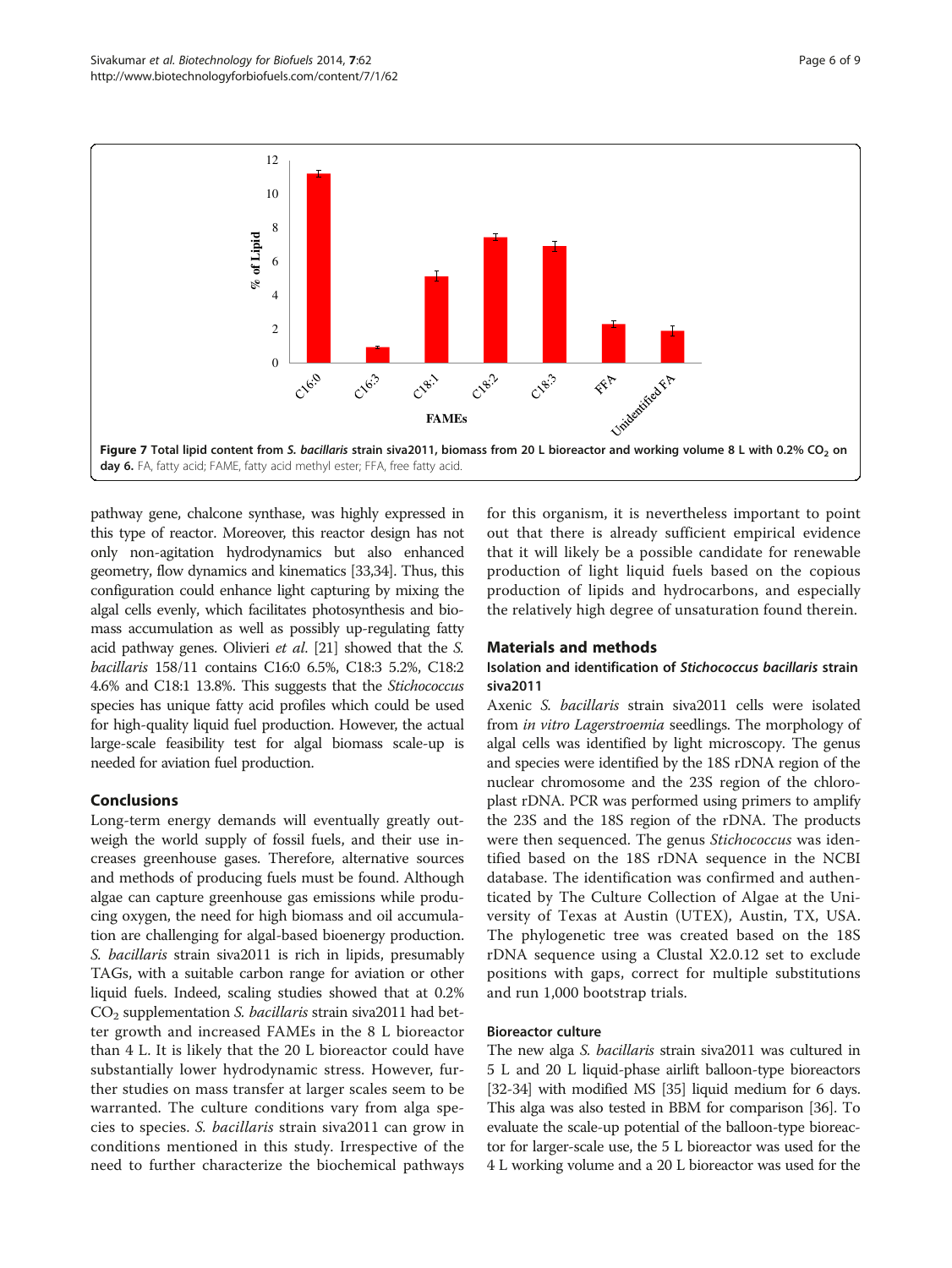<span id="page-6-0"></span>8 L working volume in order to gain a linear biomass pattern for prediction or modeling. Working volumes of bioreactors for scale-up studies were previously published [\[37](#page-8-0)] for root culture and were not repeated here. Balloon bioreactors have a larger headspace. The 5 L bioreactor has an 8 inch diameter and the 20 L has a 12 inch diameter, which may facilitate efficient light absorption and medium circulation for algal culture. The modified MS medium contains reduced NH<sub>4</sub>NO<sub>3</sub> 0.6 g, KNO<sub>3</sub> 1.5 g [\[32,33](#page-7-0)] with 1% fructose and pH 6.0. The cool white fluorescent room lights at 15 to 30  $\mu$ E m<sup>-2</sup> s<sup>-1</sup> for 10 hours followed by 14 hours of dark and 23 to 25°C culture conditions were used. After autoclaving the medium and the bioreactor, the axenic algal cells were cultured into the bioreactor. The inoculum was active cells that were 3 days old and 0.05 g fresh weight (FW)/L. The bioreactor cultures were supplemented with different concentrations of sterile filtered  $CO<sub>2</sub>$ such as 0.05, 0.1, 0.2 or 0.5%. The input air mixture  $CO<sub>2</sub>$ gas flow was set at 0.1 vvm (volume (of air) per volume (of liquid) per minute). To screen growth kinetics of S. bacillaris strain siva2011, algal biomass was harvested, and medium pH was measured after 1, 2, 3, 4, 5 and 6 days. Algal cells were harvested by centrifugation at 10,000 rpm for 5 minutes. After harvesting, algal biomass were frozen in liquid nitrogen and freeze-dried. DW was recorded after the samples were freeze-dried to a constant weight.

# Linear regression

A linear regression model has been developed based on  $0.2\%$  CO<sub>2</sub> experimental data to predict DW of S. bacillaris strain siva2011 production ranging from 4 L to 8 L. Related variables including DW,  $yCO<sub>2</sub>$ , pH, time (t) and volume (V) are listed from constituents in S. bacillaris strain siva2011 production tests, as follows:

$$
DW = f(yCO_2, pH, t, V) \tag{1}
$$

To test its feasibility, it has been simplified into a linear equation with two variables, t and V, among the whole variables as shown in Equation (2):

$$
DW = f(t, V)
$$
  
=  $(at + b) \cdot V^c$  (2)

Experimental data and variables have been normalized using maximum DW and t to establish a mathematical model as shown in Equations (3) and (4).

$$
DW^* = DW/DW_f \tag{3}
$$

$$
t^* = t/t_f \tag{4}
$$

Where  $DW_f$  is maximum DW (g/L) produced from 8 L test under 0.2%  $CO_2$  fraction and  $t_f$  is maximum t to reach the maximum DW. The DW<sub>f</sub> and  $t_f$  were 3.79 g/L on day 6. V has been standardized by a baseline 8 L in this model. Constants a, b and c in Equation (2) have been determined

using test data and a linear least squares method. The 4 L and 8 L data were used to determine the constants: a, b and c. The final non-dimensional equation is suggested by Equation (5):

$$
DW^* = (1.0676 \cdot t^* + 0.042) \cdot \left(\frac{V_2}{V_1}\right)^{0.19177} \tag{5}
$$

 $V_1$  was base volume at 4 L and  $V_2$  was extended at 8 L volume.

#### Analysis of hydrocarbons and FAMEs

One gram of 6-day-old freeze-dried algal cells were used for analysis of hydrocarbons and FAMEs. The total lipids were evaluated according to Jones et al. [\[38\]](#page-8-0). FAMEs were processed according to the AOAC method 996.06 and AOCS method Ce 1 h-05 [[39,40\]](#page-8-0). Each FAME GC-MS spectra were acquired using a Clarus 500 gas chromatography (PerkinElmer, Waltham, MA, USA) coupled to a Clarus A mass spectrometer (PerkinElmer). A FAME-WAX column (Restek, Bellefonte, PA, USA) was used for separation of FAMEs (30 m length, 0.25 mm ID, 0.25 μm film thickness). The column conditions were determined prior to analysis using a FAME and hydrocarbon reference mixture. Initially, the gas chromatography temperature was 30°C and ramped 10°C/min to a final temp of 220°C and held for 15 minutes at 220°C. Helium was used as the carrier gas. The flow rate was set at 1 mL/min and the spilt ratio was 1:20. The sample injection volume was 1 μL. The mass spectrometer was set to record ranges of spectra from 50 to 500 m/z. The inlet line temperature was set at 300°C and the source temperature was 180°C. Hydrocarbons were processed and analyzed in GC-MS according to Wang et al. [\[30](#page-7-0)]. Quantitative analysis of hydrocarbons and FAMEs in the algal biomass was calculated from the calibration curve of the respective standard. Data acquisition and processing were performed with TurboMass software (PerkinElmer).

# Statistical analysis

All experiments were repeated at least three times, each with three replications except sequencing. The experimental variations were expressed as a mean standard error.

# Additional file

[Additional file 1:](http://www.biomedcentral.com/content/supplementary/1754-6834-7-62-S1.pdf) NCBI basic local alignment search tool comparison of the S. bacillaris strain siva2011 18S rDNA sequences with different Stichococcus species. A large difference was found in the Clustal X2.0.12 multiple sequence alignment between the S. bacillaris strain siva2011 and the existing strains at nucleotides 610 to 980. SIVA, S. bacillaris strain siva2011.

#### Abbreviations

ACP: Acyl-acyl carrier protein; BBM: Bold's Basal Medium; CO<sub>2</sub>: Carbon dioxide; DW: Dry weight; FA: Fatty acid; FAME: Fatty acid methyl ester;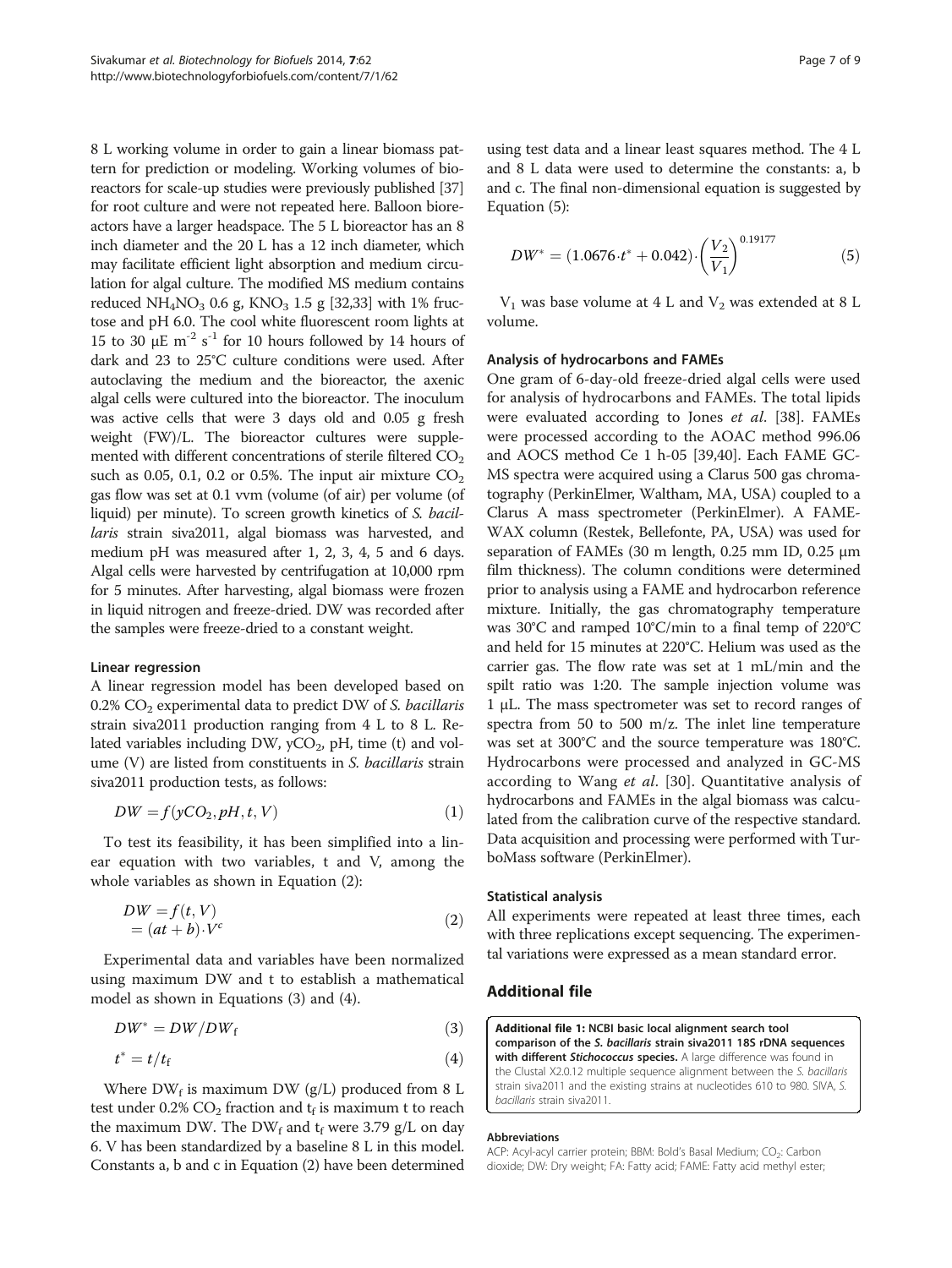<span id="page-7-0"></span>FFA: Free fatty acid; FW: Fresh weight; GC-MS: Gas chromatography–mass spectrometry; GDH: Glutamate dehydrogenase; HNO<sub>3</sub>: Nitric acid; KNO3: Potassium nitrate; MS: Murashige and Skoog; NADPH: Nicotinamide adenine dinucleotide phosphate; NCBI: National Center for Biotechnology Information; NH<sub>4</sub>NO<sub>3</sub>: Ammonium nitrate; PCR: Polymerase chain reaction; TAG: Triacylglycerol; UTEX: The Culture Collection of Algae at the University of Texas at Austin.

#### Competing interests

The authors declare that they have no competing interests.

#### Authors' contributions

GS, JL and KJ made substantial contributions to experimental design or analysis or interpretation of data. Specifically, GS led and designed the experiments and performed the organism isolation, bioprocessing and GC-MS quantitative studies. JL performed the gas chromatography separation and mass spectrometry experiments for compound identification. KJ performed the mathematical model to validate the variables. GS wrote the manuscript, which was reviewed and approved by all authors. All authors read and approved the final manuscript.

#### Acknowledgments

This research was funded by the Arkansas Biosciences Institute (grants 262178 and 200109). Part of the mass spectrometry work was supported by the National Institutes of Health (NIH) (P30 GM103450) through the National Institute of General Medicine, and organism identification was supported by the Department of Energy (DOE) (DE-FG36-08BO88036) through the Midsouth/Southeast Bioenergy Consortium. The authors thank Dr David Nobles at UTEX for identification and authentication of S. bacillaris strain siva2011. The technical assistance of Dr Jianfeng Xu, Christopher Easley, Kelsea Brewer, Veronica Hawes and Saritha Kontham (Arkansas State University, Jonesboro, AR, USA), and Dr Jennifer Gidden (University of Arkansas, Fayetteville, AR, USA) was appreciated.

#### Author details

<sup>1</sup> Arkansas Biosciences Institute and College of Agriculture and Technology, Arkansas State University, PO Box 639, Jonesboro, AR 72401, USA. <sup>2</sup>College of Engineering, Arkansas State University, Jonesboro, AR 72401, USA. <sup>3</sup>Arkansas Statewide Mass Spectrometry Facility, University of Arkansas, Fayetteville, AR 72701, USA.

#### Received: 26 July 2013 Accepted: 17 March 2014 Published: 15 April 2014

#### References

- 1. Sivakumar G, Vail DR, Xu J, Burner DM, Lay JO, Ge X, Weathers PJ: Bioethanol and biodiesel: alternative liquid fuels for future generations. Eng Life Sci 2010, 10:8–18.
- 2. Ge X, Burner DM, Xu J, Phillips GC, Sivakumar G: Bioethanol production from dedicated energy crops in Arkansas, USA. Biotechnol J 2011, 6:66-73.
- Ge X, Green S, Zhang N, Sivakumar G, Xu J: Eastern gamagrass as an alternative cellulosic feedstock for bioethanol production. Process Biochem 2012, 47:335–339.
- 4. Sivakumar G, Xu J, Thompson RW, Yang Y, Randol-Smith P, Weathers PJ: Integrated green algal technology for bioremediation and biofuel. Bioresour Technol 2012, 107:1–9.
- Tran NH, Bartlett JR, Kannangara GSK, Milev AS, Volk H, Wilson MA: Catalytic upgrading of biorefinery oil from micro-algae. Fuel 2010, 89:265–274.
- 6. Fadock MN: Carbon profile matching, algae fatty acids and Jet A fuel properties. Guelph Eng J 2010, 3:1-8.
- 7. Yang C, Nie R, Fu J, Hou Z, Lu X: Production of aviation fuel via catalytic hydrothermal decarboxylation of fatty acids in microalgae oil. Bioresour Technol 2013, 146:569–573.
- 8. Olivieri G, Gargano I, Andreozzi R, Marotta R, Marzocchella A, Pinto G, Pollio A: Effects of photobioreactors design and operating conditions on Stichococcus bacillaris biomass and biodiesel production. Biochem Eng J 2013, 74:8–14.
- Neustupa J, Elias M, Sejnohova L: A taxonomic study of two Stichococcus species (Trebouxiophyceae, Chlorophyta) with a starch-enveloped pyrenoid. Nova Hedwigia 2007, 84:51–63.
- 10. Brown LM, Hellebust JA: Some new taxonomic characteristics applied to Stichococcus bacillaris (Chlorophyceae). Can J Bot 1980, 58:1405-1411.
- 11. George EA: A note on Stichococcus bacillaris Naeg. and some species of Chlorella as marine algae. J Mar Biol Assoc UK 1957, 36:111–114.
- 12. Hayward J: Studies on the growth of Stichococcus bacillaris Naeg in culture. J Mar Biol Assoc 1974, 54:261–268.
- 13. Chen Z, He C, Hu H: Temperature responses of growth, photosynthesis, fatty acid and nitrate reductase in Antarctic and temperate Stichococcus. Extremophiles 2012, 16:127–133.
- 14. Ahmad I, Hellebust JA: Transport and assimilation of nitrogen by Stichococcus bacillaris grown in the presence of methionine sulfoximine. Plant Physiol 1985, 79:1125–1126.
- 15. Iwasaki I, Hu Q, Kurano N, Miyachi S: Effect of extremely high-CO<sub>2</sub> stress on energy distribution between photosystem I and photosystem II in a 'high-CO<sub>2</sub>' tolerant green alga, Chlorococcum littorale and the intolerant green alga Stichococcus bacillaris. Photochem Photobiol B 1998, 44:184-190.
- 16. Katsaros CI, Varvarigos V, Gachon GMM, Brand J, Motomura T, Nagasato C, Küpper FC: Comparative immunofluorescence and ultrastructural analysis of microtubule organization in Uronema sp., Klebsormidium flaccidum, K. subtilissimum, Stichococcus bacillaris and S. chloranthus (Chlorophyta). Protist 2011, 162:315–331.
- 17. Ahmad I, Hellebust JA: Control of nitrogen assimilation in Stichococcus bacillaris by growth conditions. Can J Bot 1987, 65:432-437.
- 18. Hellebust JA, Ahmad I: Nitrogen metabolism and amino acid nutrition in the soil alga Stichococcus bacillaris (Chlorophyceae). J Phycol 1989, 25:48–54.
- 19. Zhang W, Majidi V: Monitoring the cellular response of Stichococcus bacillaris to exposure of several different metals using in vivo 31P NMR and other spectroscopic techniques. Environ Sci Technol 1994, 28:1577–1581.
- 20. DellaGreca M, Pinto G, Pollio A, Previtera L, Temussi F: Biotransformation of sinapic acid by the green algae Stichococcus bacillaris 155LTAP and Ankistrodesmus braunii C202.7a. Tetrahedron Lett 2003, 44:2779–2780.
- 21. Olivieri G, Marzocchella A, Andreozzi R, Pinto G, Pollio A: Biodiesel production from Stichococcus strains at laboratory scale. J Chem Technol Biotechnol 2011, 86:776–783.
- 22. Lohr M, Schwender J, Polle JEW: Isoprenoid biosynthesis in eukaryotic phototrophs: a spotlight on algae. Plant Sci 2012, 185–186:9–22.
- 23. Niehaus TD, Okada S, Devarenne TP, Watt DS, Sviripa V, Chappell J: Identification of unique mechanisms for triterpene biosynthesis in Botryococcus braunii. Proc Natl Acad Sci U S A 2011, 108:12260-12265.
- 24. Yang Y, Xu J, Vail D, Weathers PJ: Ettlia oleoabundans growth and oil production on agricultural anaerobic waste effluents. Bioresour Technol 2011, 102:5076–5082.
- 25. Handa S, Nakahara M, Tsubota H, Deguchi H, Nakano T: A new aerial alga, Stichococcus ampulliformis sp. nov. (Trebouxiophyceae, Chlorophyta) from Japan. Psychol Res 2003, 51:203–210.
- Quinn J, Winter L, Bradly T: Microalgae bulk growth model with application to industrial scale systems. Bioresour Technol 2011, 102:5083–5092.
- 27. Thangalazhy-Gopakumar S, Adhikari S, Chattanathan SA, Gupta RB: Catalytic pyrolysis of green algae for hydrocarbon production using H<sup>+</sup>ZSM-5 catalyst. Bioresour Technol 2012, 118:150–157.
- 28. Dembitsky VM, Shkrob I, Dor I: Separation and identification of hydrocarbons and other volatile compounds from cultured blue-green alga Nostoc sp. by gas chromatography-mass spectrometry using serially coupled capillary columns with consecutive nonpolar and semipolar stationary phases. J Chromatogr A 1999, 862:221-229.
- 29. Li N, Chang WC, Warui DM, Booker SJ, Krebs C, Bollinger JM: Evidence for only oxygenative cleavage of aldehydes to alk(a/e)nes and formate by cyanobacterial aldehyde decarbonylases. Biochemistry 2012, 51:7908–7916.
- 30. Wang W, Liu J, Lu J: Engineering cyanobacteria to improve photosynthetic production of alka(e)nes. Biotechnol Biofuels 2013, 6:69.
- 31. Chen B, Ling H, Chang MW: Transporter engineering for improved tolerance against alkane biofuels in Saccharomyces cerevisiae. Biotechnol Biofuels 2013, 6:21.
- 32. Sivakumar G, Yu KW, Paek KY: Production of biomass and ginsenoides from adventitious roots of Panax ginseng in bioreactor cultures. Eng Life Sci 2005, 5:333–342.
- Sivakumar G, Medina-Bolivar F, Lay JO, Dolan MC, Condori J, Grubbs SK, Wright SM, Baque MA, Lee EJ, Paek KY: Bioprocess and bioreactor: next generation technology for production of potential plant-based antidiabetic and antioxidant molecules. Curr Med Chem 2011, 18:79–90.